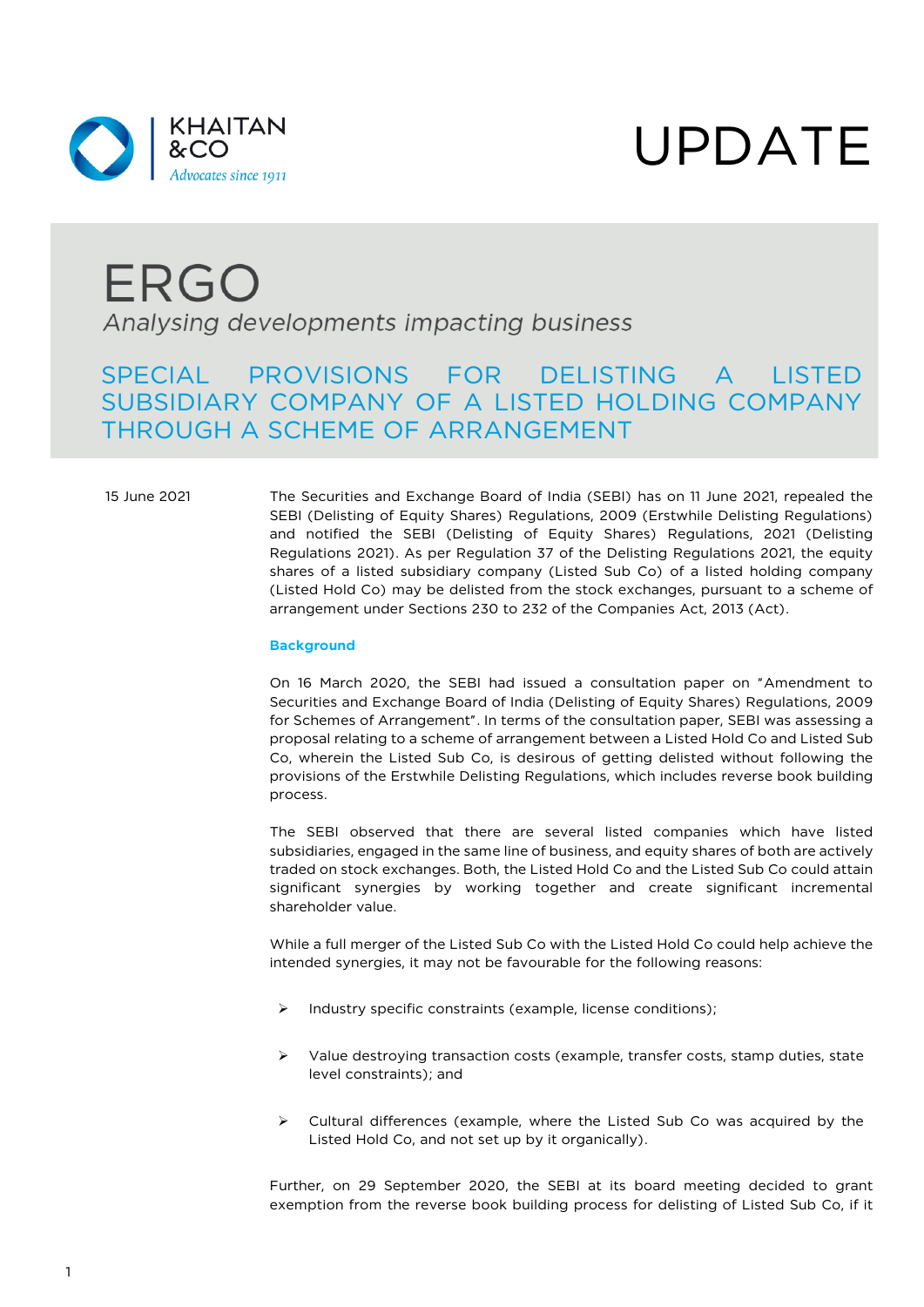## ERGO SPECIAL PROVISIONS FOR DELISTING A LISTED SUBSIDIARY COMPANY OF A **EXAMPLE OF ARRANGEMENT**

becomes the wholly owned subsidiary of the Listed Hold Co pursuant to a scheme of arrangement.

The SEBI has now, notified the much awaited Delisting Regulations 2021 which, *inter alia*, provide for exemption from the reverse book building process for delisting of equity shares of a Listed Sub Co (of a Listed Hold Co), pursuant to a National Company Law Tribunal (NCLT) approved scheme of arrangement under Sections 230 to 232 of the Act (Scheme). Upon the Scheme becoming effective, the Listed Sub Co will become a wholly owned subsidiary of the Listed Hold Co (the said exemption shall hereinafter be referred to as "Delisting Exemption").

### **Eligibility criteria:**

- both companies should be in the same line of business;
- the shares of both companies should be listed for at least three years and the trading thereof should not have been suspended immediately before approval of the Scheme by the board of directors of the companies;
- $\triangleright$  holding-subsidiary relationship should exist for at least preceding three years, amongst both the listed companies; and
- $\triangleright$  no adverse orders should have been passed by the SEBI in the preceding three years against either of the companies.

### **Conditions for effectiveness of such Scheme:**

- both, Listed Hold Co and Listed Sub Co, shall be involved in the Scheme;
- equity shares of the Listed Sub Co should be frequently traded:
- $\triangleright$  the Listed Hold Co shall provide for the issue of its equity shares in lieu of cancellation of any equity shares in the delisting subsidiary company;
- $\triangleright$  both the companies should comply with Regulations 11, 37 and 94 of the SEBI (Listing Obligations and Disclosure Requirements) Regulations, 2015 and the circulars issued thereunder;
- $\triangleright$  the threshold for obtaining shareholders' approval:
	- votes cast by public shareholders of Listed Sub Co in favour of the Scheme should be at least two times the number of votes cast against it (akin to the threshold required for delisting a listed company); and
	- votes cast by public shareholders of Listed Hold Co in favour of the Scheme should be more than the number of votes cast against it.
- $\triangleright$  approval of the NCLT will be required for the Scheme; and
- per share valuation of shares of the Listed Sub Co shall not be less than its sixty days volume weighted average price, where relevant date means date of public